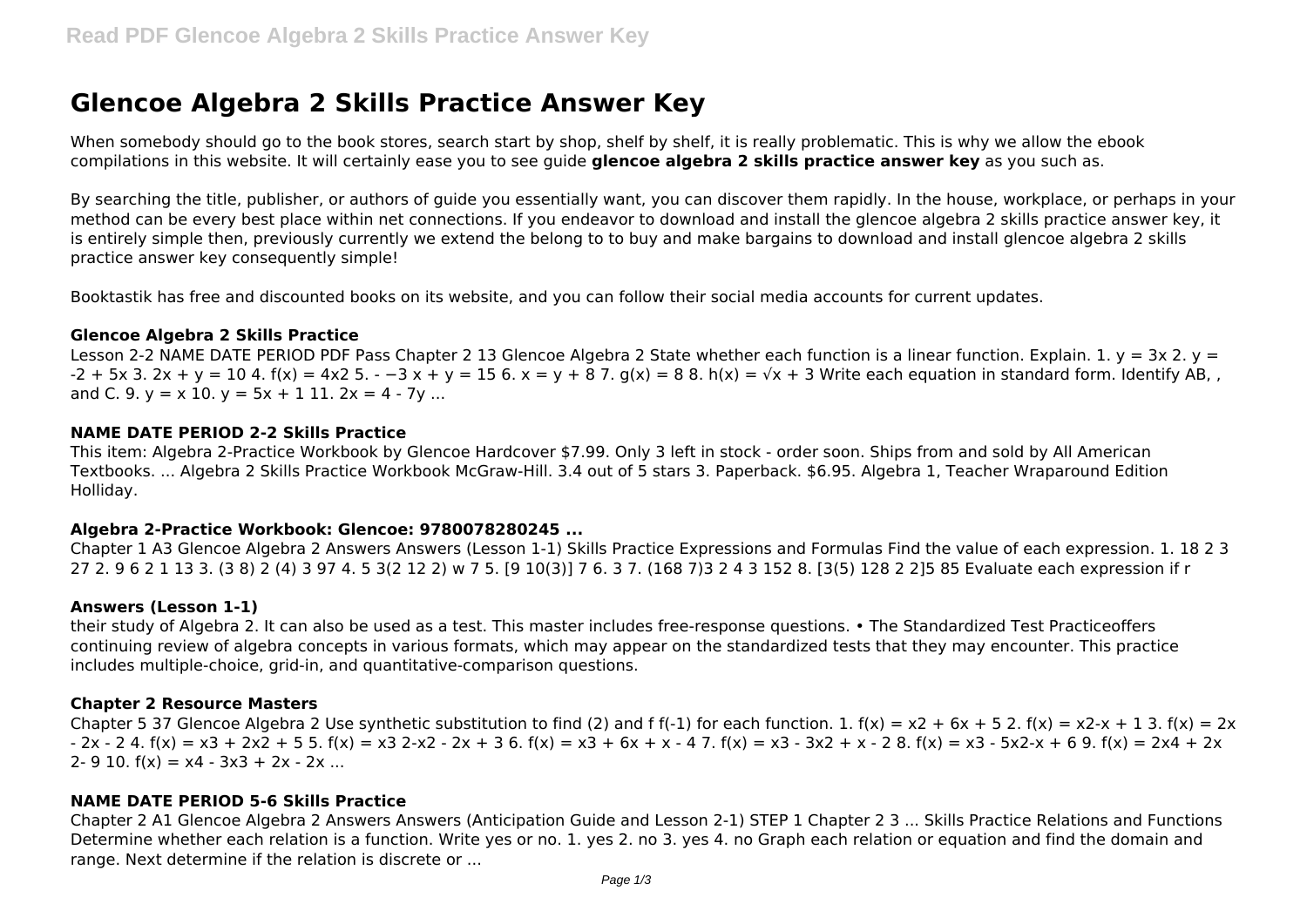# **Answers (Anticipation Guide and Lesson 2-1)**

Chapter 5 43 Glencoe Algebra 2 Skills Practice Roots and Zeros Solve each equation. State the number and type of roots. 1.  $5x + 12 = 0$  2.  $x2 - 4x +$  $40 = 0$  3. x5 3 + 4x = 0 4. x4 - 625 = 0 0, 0, 0, 2 5. 4x2 5- 4x - 1 = 0 6. x - 81x = 0 State the possible number of positive real zeros, negative real zeros, and imaginary zeros of each function. 7.  $g(x) = 3x^3 - 4x^2 - 17x + 68$ .

## **Roots and Zeros - Oswego Community Unit School District 308**

Chapter 5 14 Glencoe Algebra 2 Practice Dividing Polynomials 5-2 Simplify. 1. 15 r 10 8- 5 r + 40 r 2 2 −−3 5 r 4 2 − 2. 6 k 3m - 12 k m 2 + 9 m 3 −− 2k m 3. (-30x3y + 12x 2y2 - 18x2y) ÷ (-6x y) 4. (-6w3z4 - 3w2z5 + 4w + 5z) ÷ (2w2z) 5. (4a3 2- 8a 2+ 2a)(4a)-1 6. (28d3k2 + d k2 - 4dk2)(4dk2)-1 7. f 2 + 7f + 10 - f + 2 8. 2 x 2 + 3x - 14 - x - 2 9. (a3 - 64) ÷ (a - 4) 10.

## **NAME DATE PERIOD 5-2 Practice**

Glencoe

#### **Glencoe**

Algebra I Chapter 2 Practice Workbook Answer Key #157112 Glencoe Textbook Answers - YouTube #157113 Glencoe Mcgraw Hill Geometry Worksheet Answers The best worksheets ...

#### **Glencoe worksheet answers**

1-1 Skills Practice Expressions and Formulas DATE 2, a3 + c2 4, b(a - c) 2b PERIOD Glencoe Algebra 2 Evaluate each expression if a =  $-$  1. 3ab  $-$ 2bc 6, and  $c = -9$ , 12, 3, 2ac ac - 12b 2b 3 ab 2c 3b-4C b2 ac 0, and w 10, 2nt— 4rn Evaluate each expression if  $r = 9$ , 6r + 2n 11, w(n — Chapter 1 r) 12. n +2r- 16v

## **Waukee Community School District Blogs**

Skill plan for Glencoe High School Math - Algebra 2 ... This document includes the IXL® skill alignments to McGraw-Hill's Glencoe High School Math curriculum. IXL provides skill alignments as a service to teachers, students, and parents. The skill alignments are provided by IXL and are not affiliated with, sponsored by, reviewed, approved or ...

# **IXL skill plan | Algebra 2 plan for Glencoe High School Math**

000i 0vi ALG1CRMC10 890504.indd 2 0 i 0 vi A L G 1 C R M C 1 0 8 9 0 5 0 4 .in d d 2 PDF Pass 55/8/08 3:52:59 PM /8 /0 8 3 :5 2 :5 9 P M iii Teacher s Guide to Using the Chapter 10

# **NAME DATE PERIOD 10-2 Study Guide and Intervention**

Chapter 5 13 Glencoe Algebra 2 Skills Practice Dividing Polynomials 5-2 Simplify. 1. 10−c + 6 2 2. 12x + 20 − 4 3. − 15 y 3+ 6 y 2 + 3y 3y 4. 12 x 2 - 4x 2- 8 − 4x 5. (15q6 2+ 5q)(5q4)-1 6. (4f5 - 6f4 + 12f3 - 8f2)(4f2)-1 7. (6j2k - 9jk2) ÷ 3jk 8. (4a2h2 - 8a3h + 3a4) ÷ (2a2) 9. (n2 + 7n + 10) ÷ (n  $+ 5)$  10. (d2 + 4d + 3)  $\div$  (d + 1) 11. (2t2 + 13t + 15)  $\div$  (t + 5) 12. (6y2 + y - 2)(2y - 1)-1 13. (4g2 - 9)  $\div$  (2g + 3) 14

# **NAME DATE PERIOD 5-2 Skills Practice**

4-3 Skills Practice Multiplying Matrices Determine whether each matrix product is defined. If so, state the dimensions of the product. -5 4x5 2 3 1 -1 [2 -2 5 2 10. 12. o 16. 1, and c = 6 1 2 4 1 1 1 3 1 Find each product, if possible. 13 1 2 2 la 13. 15. 2 o 23 03 30 1 o 2 to determine whether the Use